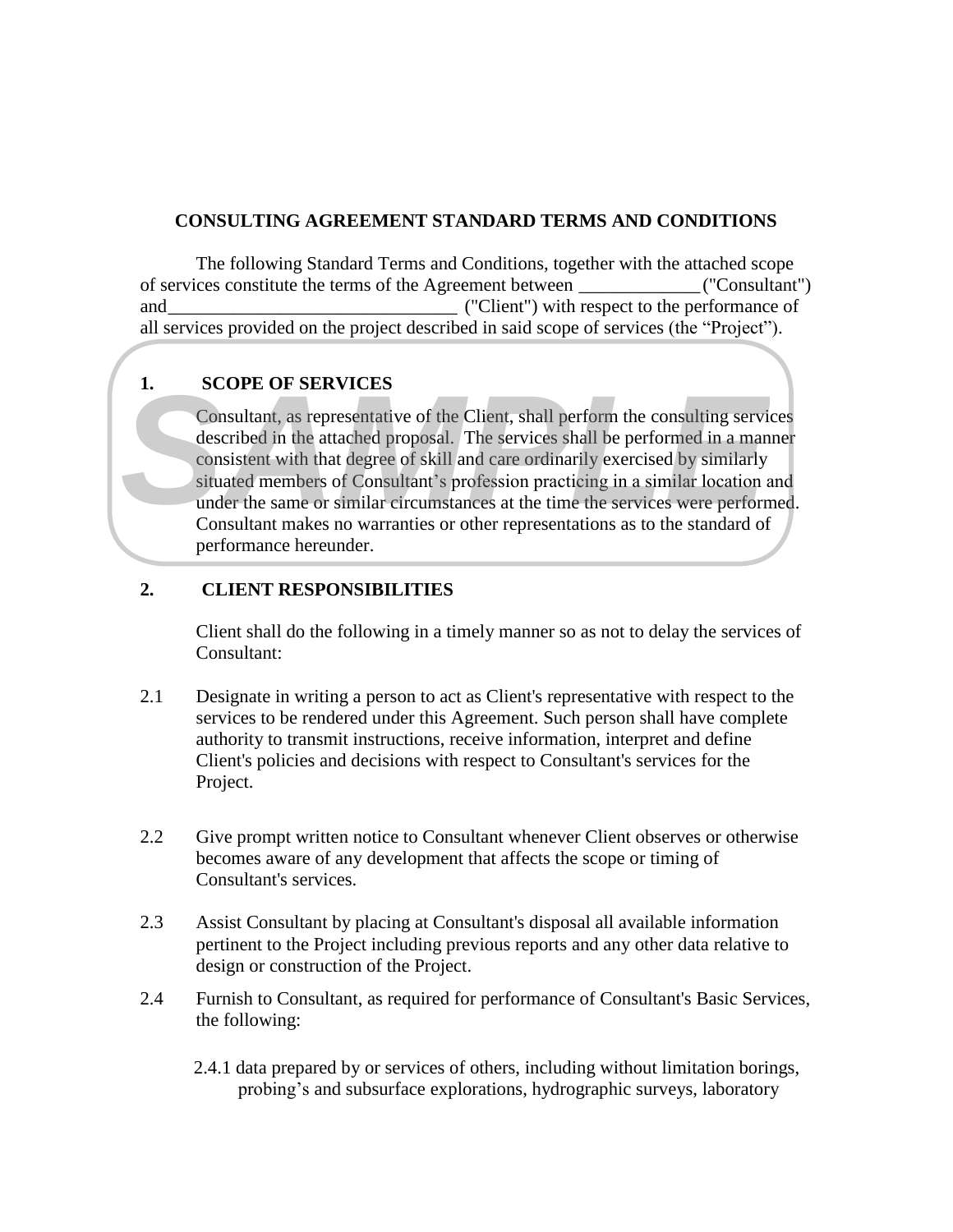tests and inspections of samples, materials and equipment.

- 2.4.2 appropriate professional interpretations of all of the foregoing;
- 2.4.3 environmental assessment and impact statements;
- 2.4.4 property, boundary, easement, right-of-way, topographic and utility surveys;<br>
2.4.5 property descriptions;<br>
2.4.6 zoning, deed and other land use restriction; and<br>
2.4.7 other special data or consultations.
	- 2.4.5 property descriptions;
	- 2.4.6 zoning, deed and other land use restriction; and
	- 2.4.7 other special data or consultations,

all of which Consultant shall be entitled to use and rely upon with respect to the accuracy and completeness thereof, in performing services under this Agreement.

- 2.5 Examine all studies, reports, sketches, drawings, specifications, proposals and other documents presented by Consultant; obtain advice of an attorney, insurance counselor and other consultants as Client deems appropriate for such examination; and render in writing decisions pertaining thereto within a reasonable time so as not to delay the services of Consultant.
- 2.6 Secure and maintain all necessary approvals and permits from all governmental authorities having jurisdiction over the Project and such approvals and consents from others as may be necessary for completion of the Project.
- 2.7 Provide such accounting, independent cost estimating and insurance counseling services as may be required for the Project, and such legal services as Client may require or Consultant may reasonably request with regard to legal issues pertaining to the Project.
- 2.8 Where the Services include subsurface explorations, the Client acknowledges that the use of exploration equipment may alter or damage the terrain, vegetation, structures, improvements, or property at the Site and Client accepts that risk. Provided the Consultant uses reasonable care, the Consultant shall not be liable for such alteration or damage or for damage to, or interference with any subterranean structure, pipe, tank, cable, or other element or condition whose nature and location are not called to the Consultant's attention in writing before exploration commences.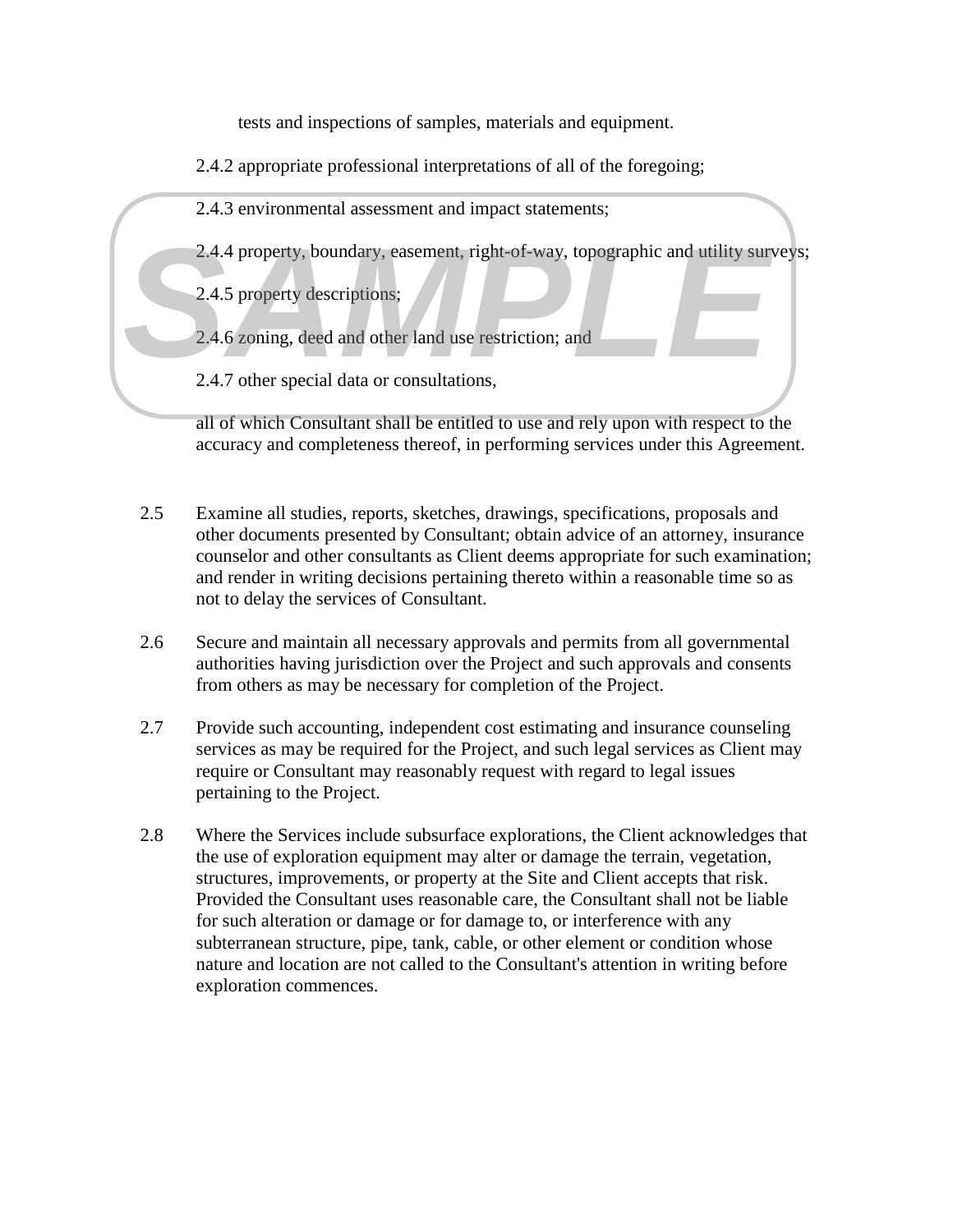### **3. ENGAGEMENT OF LABORATORIES AND OTHERS/SAMPLES**

- 3.1 If so requested or agreed by the Client, the Consultant will recommend the Client's engaging the services of laboratories, testing services, sub consultants, or third-parties to perform suitable aspects of the Services. Invoices for such third parties will be reviewed by the Consultant, and the Consultant will make recommendations to the Client regarding payment. Payment to these third parties will be made directly by the client. The Consultant will recommend the use of such third-parties with reasonable care but does not guarantee their services and will not be liable for their errors or omissions.
- 3.2 Consultant will dispose of all soil, rock, water and other samples thirty (30) days after submission of Consultant's report or other deliverable. Client may request , in writing, that any such samples be retained beyond such date, and in such case Consultant will ship such samples to the location designated by Client, at Client's expense.
- 3.3 In the event that samples collected by Consultant or provided by Client or wastes generated as a result of the Project contain or potentially contain substances which are or may be hazardous or detrimental to health, safety or the environment as defined by federal, state or local statutes, regulations or ordinances ("Hazardous Materials"), said Hazardous Materials shall remain the property of Client and Client shall have responsibility for them as generator.

# **4. BILLING AND PAYMENT**

- 4.1 The Client shall pay Consultant in accordance with the rates and charges set forth in this Agreement. Consultant will submit biweekly to the Client an invoice of services rendered and expenses incurred during the previous period.
- 4.2 Payment will be due upon receipt of Consultant's invoice. Payments due Consultant and unpaid under the terms of this Agreement shall bear interest from thirty (3.0) days after the date payment is due at the rate of one and one half (1.5%) percent per month (18 percent per annum), or the maximum rate allowed by law at the principal place of business of Consultant, whichever is less. In the event that Consultant is compelled to take action to collect overdue payments, the Client will reimburse Consultant for all cost and expenses of collection, including without For this does not guarantee their services and will not he hiable for the<br>
errors of omissions.<br>
(On days after submission of Consultant)'s report or chief rangibles thirty<br>
(Diet may request, in writing, that any such sam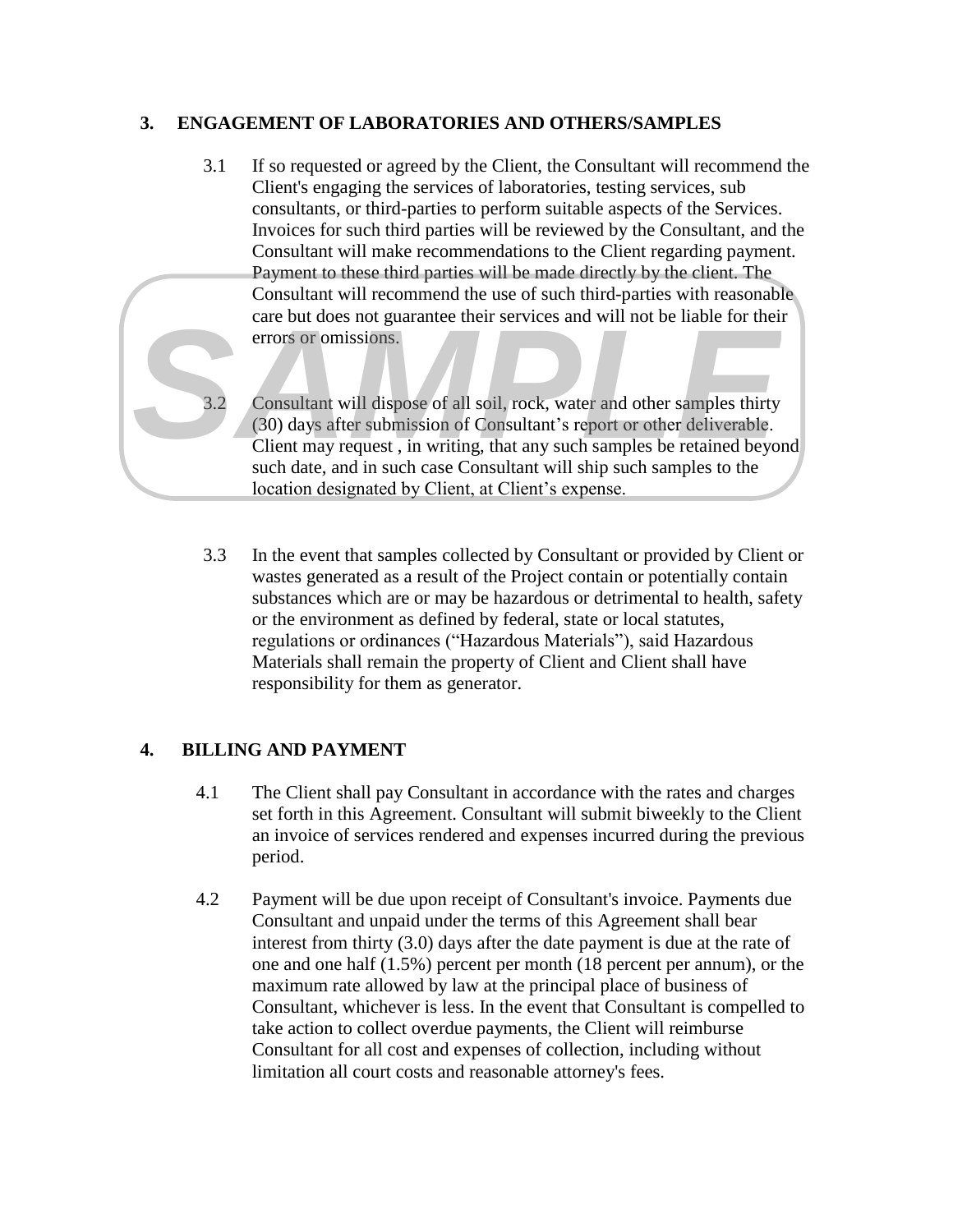- 4.3 Reimbursable Expenses include actual expenditures made by Consultant for:
	- 4.3.1 transportation and living expenses incurred in connection with travel on behalf of the Client;
	- 4.3.2 long distance communications, including but not limited to data communications and facsimile transmissions;
	- 4.3.3 fees paid for securing approval of authorities having jurisdiction over the project;
	- 4.3.4 reproductions;
	- 4.3.5 postage and handling of documents;
	- 4.3.6 renderings and models requested by the Client;
	- 4.3.7 expense of overtime work requiring higher than regular rates;
	- 4.3.8 expense of any additional insurance coverage or limits, including professional liability insurance, requested by the Client in excess of that normally carried by Consultant and Consultant's consultants;
- 4.4 If Consultant provides or performs soil or material testing, surveying or other ancillary services, the Client will be charged for these services as follows:
- 4.5 If the Client fails to make payment when due Consultant for services and reimbursable expenses, Consultant may, upon seven days' written notice to Client suspend performance of services under this Agreement. Unless payment in full is received by Consultant within seven days of the date of the notice, the suspension shall take effect without further notice. In the event of a suspension of services, Consultant shall have no liability to Client for delay or damage caused Client or others because of such suspension of services. **4.3.3** frees paid for securing approval of authorities having jurisdiction<br>over the project;<br>**4.3.5** rootage and handling of documents;<br>**4.3.6** renderings and models requested by the Client;<br>**4.3.6** renderings and models

# **5. OWNERSHIP AND USE OF DOCUMENTS**

5.1 Drawings, diagrams, plans, specifications, calculations, reports, processescomputer processes and software, operational and design data, and all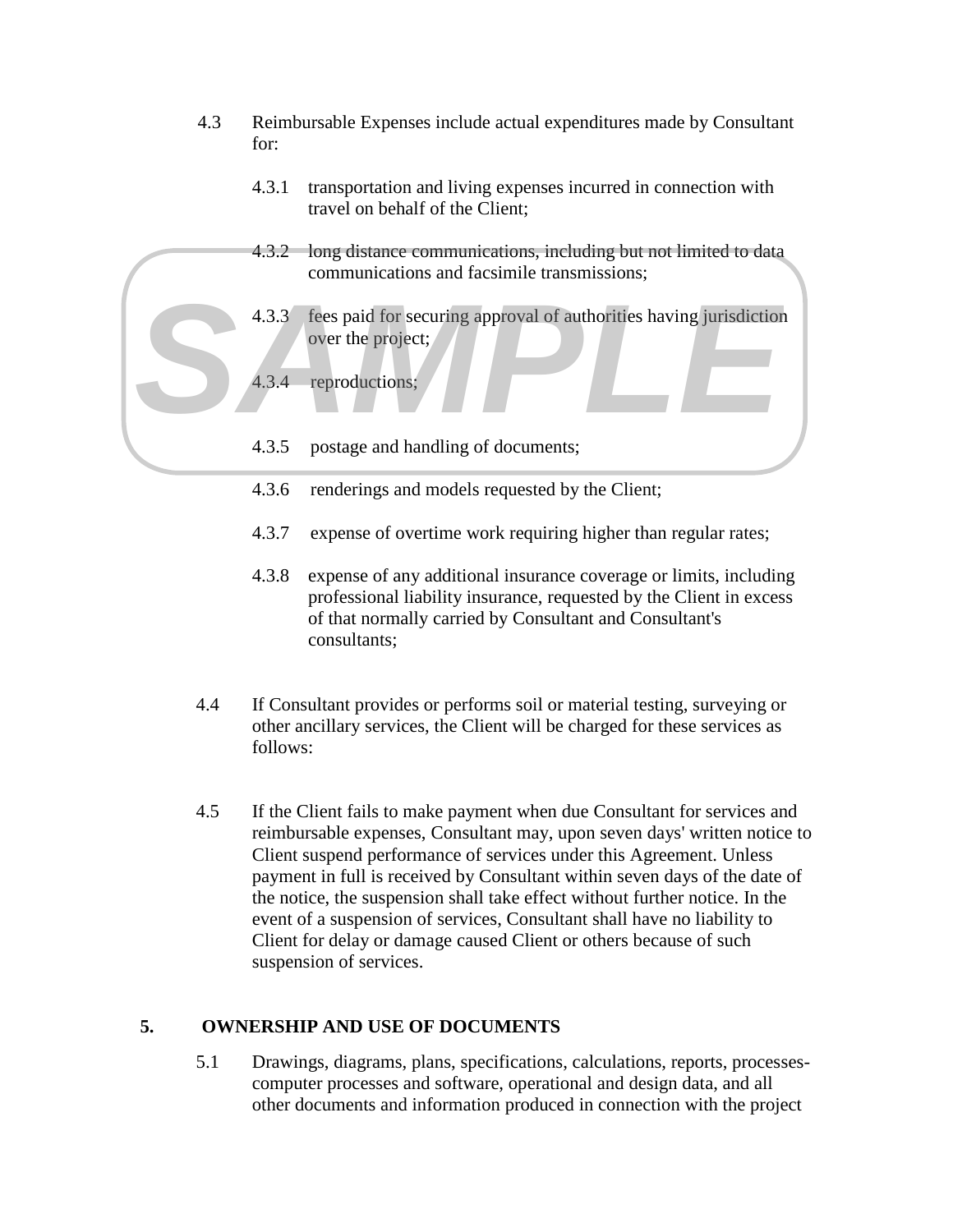as instruments of service, regardless of form, shall be confidential and the proprietary information of Consultant, and shall remain the sole and exclusive property of Consultant whether the project for which they are made is executed or not. The Client shall not have or acquire any title to or ownership rights in any of the documents or information prepared by Consultant. The Client shall be permitted to retain printed copies of such documents or information for information and Reference only in connection with the Client's use and occupancy of the project. The documents and/or information shall not be used or reused by the Client or others on other projects, for additions to this project, or for completion of this project by others, provided Consultant is not in default under this Agreement, except with the express written consent of Consultant and with appropriate compensation to Consultant. The Client shall inform each of its officers and employees who receive such documents or information of the above mentioned restrictions, and shall endeavor to assure conformity to such restrictions.

5.2 Submission or distribution to meet official regulatory requirements or for other purposes in connection with the project is not to be construed as publication in derogation of Consultant rights under this section.

#### **6. LIMITATIONS OF LIABILITY AND REMEDIES**

- 6.1 To the fullest extent permitted by law, the total liability, in the aggregate, of Consultant and consultant's officers, directors, employees, agents, and independent professional associates and consultants, and any of them, to Client and anyone claiming by, through or under Client, for any and all injuries, claims, losses, expenses, or damages whatsoever arising out of or in any way related to Consultant's services, the Project or this Agreement, from any cause or causes whatsoever, including but not limited to, the negligence, errors, omissions, strict liability, breach of contract, breach of warranty of Consultant or Consultant's officers, directors, employees, agents or independent professional associates or consultants, or any of them, shall not exceed the total compensation received by Consultant under this Agreement, or the total amount of \$25,000, whichever is greater of its officers and employees who receive such documents or informated are computed to assume conformity to such restrictions, and shall endeavor to assume conformity to such restrictions.<br>
S. S. S. S. S. S. S. S. S. S. S.
	- 6.2 The parties hereby waive all rights to recovery of consequential damages, including but not limited to damages for loss of profits, loss of revenues and loss of business opportunities, for claims, disputes or other matters in question arising out of or relating to this Agreement and the services provided hereunder.
	- 6.3 Causes of action between the parties to this Agreement pertaining to acts or failures to act shall be deemed to have accrued and the applicable statutes of limitations shall commence to run not later than the date when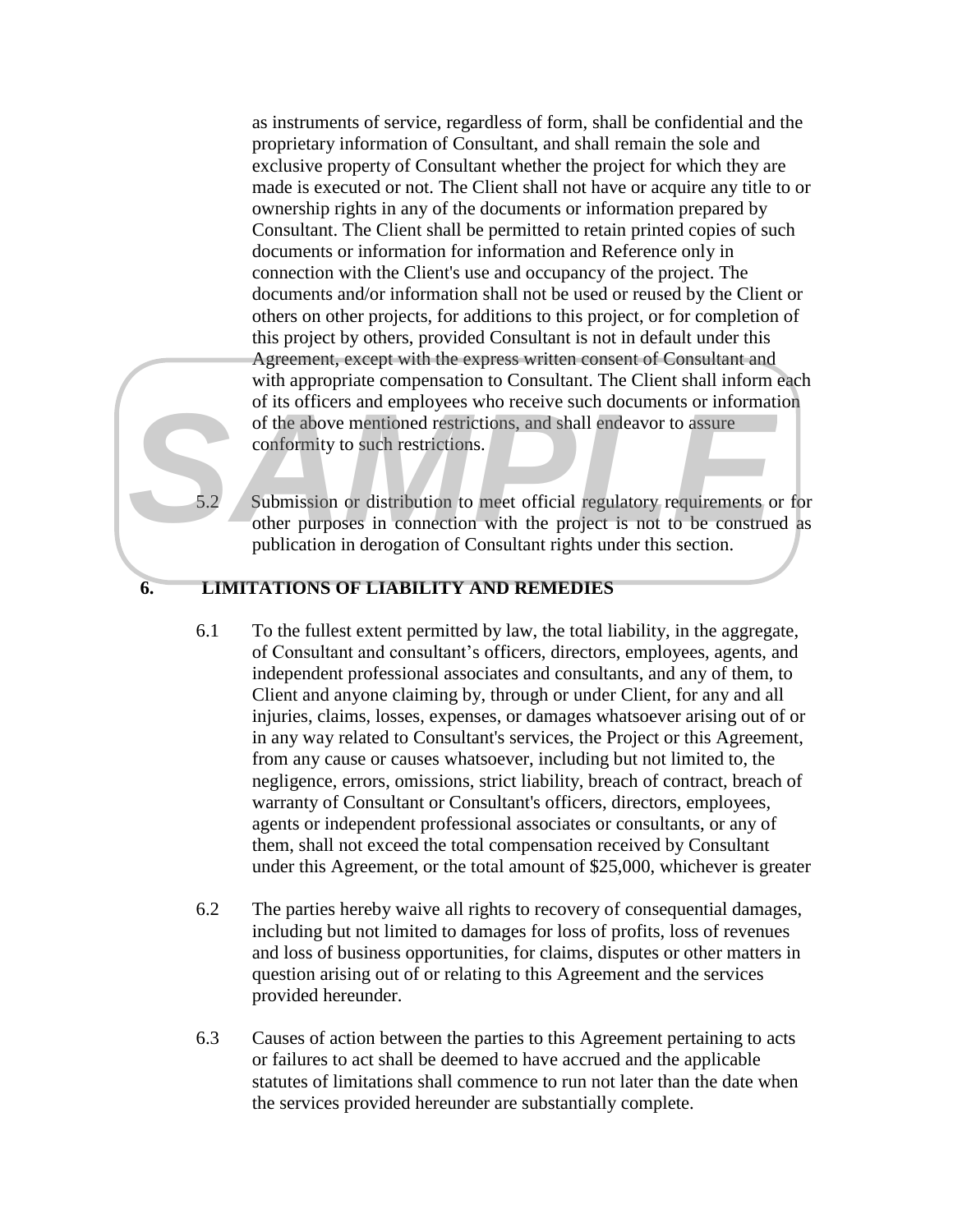#### **7. SUBSURFACE RISKS [if applicable]**

Client recognizes that special risks occur whenever consulting or related disciplines are applied to identify subsurface conditions. Even a comprehensive sampling and testing program, implemented with appropriate equipment and experience to personnel under the direction of a trained professional who functions in accordance with a professional standard of practice may fail to detect certain hidden conditions. For similar reasons, actual environmental geological, geotechnical conditions that the Consultant properly inferred to exist between sampling points may differ significantly from those that actually exists. The passage of time also must be considered, and the Client recognizes that due to natural occurrences or direct or indirect human intervention at the Site or distance from it, actual conditions may quickly change. The Client realizes that nothing can be done to eliminate these risks altogether, but certain techniques can be applied to help reduce them to a level that may be tolerable to the Client. The Consultant is available to explain these risks and risk reduction methods to the Client but, in any event, the Services included in this Agreement are those which the Client agreed to or selected in light of his/her own risk preferences and other considerations.

#### **8. CONSTRUCTION PHASE SERVICES [if applicable]**

8.1 If Consultant's services include the performance of any services during the construction phase of the project, it is understood that the purpose of any such services (including any visits to the site) will be to enable Consultant to better perform the duties and responsibilities assigned to and undertaken by it as an experienced and qualified design professional, and to provide the Client with a greater degree of confidence that the completed work of the Contractor(s) will conform generally to the Contract Documents. Consultant shall not, during such visits or as a result of any observations of construction, supervise, direct or have control over Contractor's(s') work nor shall Consultant have authority over or responsibility for the means, methods, techniques, sequences or procedures of construction selected by the Contractor(s) or safety precautions and programs incidental to the work of Contractor(s) or for any failure of Contractor(s) to comply with laws, rules, regulations, ordinances, codes or orders applicable to Contractor furnishing and performing its (their) work. Consultant does not guarantee the performance of the construction contract by the Contractor(s), and does not assume responsibility for Contractor's failure to furnish and perform its (their) work in accordance From the contract mass and gradient; out certain recurringtes can be compled to belp reduce them to a level that may be tolerable to the Client. The Consultant is available to explain these risks and risk reduction methods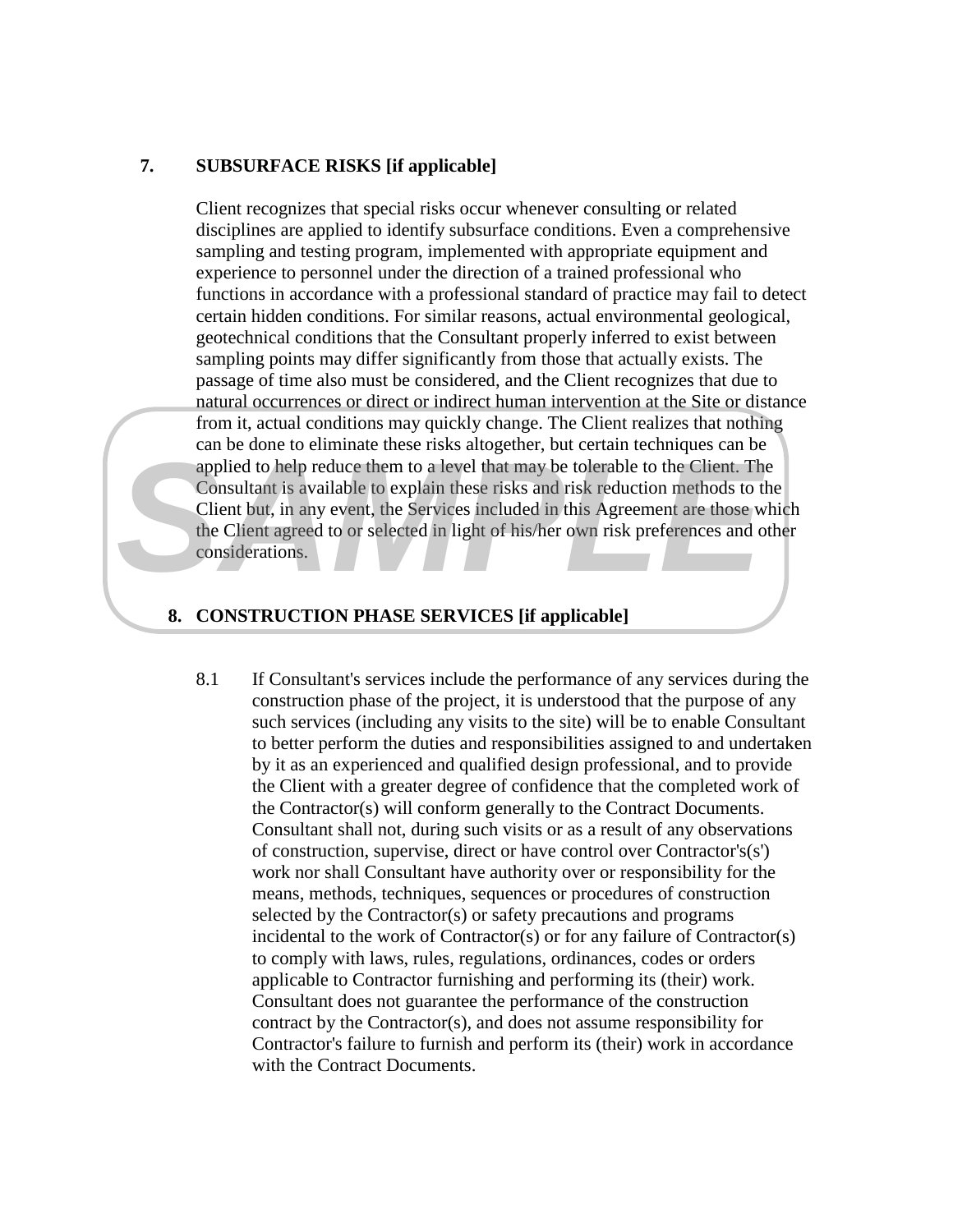- 8.2 If Consultant's contract with the client so requires, Consultant shall review (or take other appropriate action in respect of) Shop Drawings, samples and other data which Contractor(s) is (are) required to submit, but only for conformance with the design concept of the Project and compliance with the information given in the Contract Documents. Such review of other actions shall not extend to means, methods, techniques, sequences or procedures of manufacture (including the design of manufactured products) or construction, or to safety precautions and programs incident thereto. Consultant's review or other actions, as described above shall not constitute approval or an assembly or product of which an item is a component, nor shall it relieve the Contractor(s) of (a) its (their) obligations regarding review and approval of any such submittals; and (b) its (their) exclusive responsibility for the means, methods, sequences, techniques and procedures of construction, including safety of construction. For the contractor of the contractor of the contractor of the contractor of the contractor of the selection of the selection including safety of the means, methods, sequences, techniques and procedures of construction, inc
	- 8.3 Client shall require that, to the fullest extent permitted by law, the Contractor(s) defend, indemnify and hold Consultant harmless from and against all claims, losses, liabilities and damages caused in whole or in part by the performance of the Contractor(s) work on the Project. Client shall require that the Contractor(s)' general liability policies name the Consultant as an additional insured.

# **9. MISCELLANEOUS**

- 9.1 This Agreement shall be governed and construed in accordance with the laws of the State of the principal place of business of Consultant. Any litigation arising out of this Agreement or the services provided hereunder shall be filed in State Court in the County in which Consultant's principal place of business is located.
- 9.2 Prior to the initiation of any legal proceedings, the parties agree to submit all claims, disputes or controversies arising out of or in relation to the interpretation, application or enforcement of this Agreement to nonbinding mediation. Mediation shall be conducted under the auspices of the American Arbitration Association or such other mediation service or mediator upon which the parties agree. The party seeking to initiate mediation shall do so by submitting a formal written request to the other party to this Agreement. This Article shall survive completion or termination of this Agreement, but under no circumstances shall either party call for mediation of any claim or dispute arising out of this Agreement after such period of time as would normally bar the initiation of legal proceedings to litigate such a claim or dispute under the applicable law.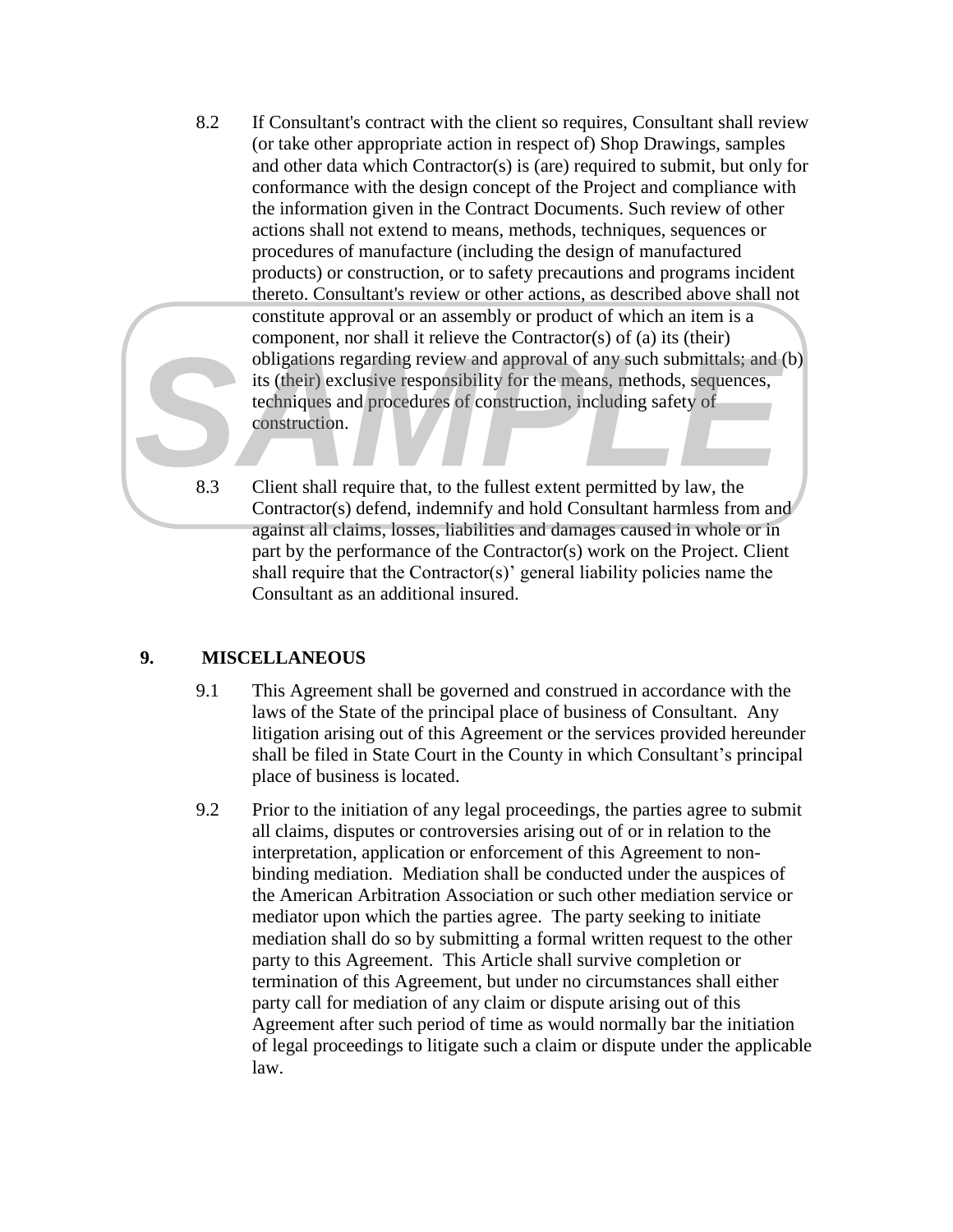- 9.3 Section headings in this Agreement are included herein for convenience of reference only, and shall not constitute a part of the Agreement or for any other purpose.
- 9.4 The Client and Consultant respectively, bind themselves, their partners, successors, assigns and legal representatives to the other party to this Agreement and to the partners, successors, assigns and legal representatives of such party with respect to all covenants of this Agreement. Neither the Client nor Consultant shall assign, sublet or transfer any interest in this Agreement without the written consent of the other.
- 9.5 This Agreement represents the entire and integrated Agreement between the Client and Consultant and supersedes all prior negotiations, representations or agreements, either written or oral, and may be amended only by written instruments signed by both Client and Consultant.
- 9.6 The Client and Consultant waive all rights against each other and against the contractors, consultants, agents and employees of the other for damages, but only to the extent covered by any property or other insurance. The Client and Consultant shall each require similar waivers from their contractors, consultants and agents.
- 9.7 The proposed language of any certificates, affidavits or certifications requested of Consultant shall be submitted to Consultant for review and approval at least fourteen days prior to execution. The Client shall not request certification and/or affidavits that would require knowledge or services beyond the scope of this Agreement or beyond the professional qualifications and consulting experience of Consultant.
- 9.8 Any estimates or opinions of project or construction costs are provided by Consultant on the basis of Consultant's experience and qualifications as a consultant and represents its best judgment as an experienced and qualified consultant familiar with the construction industry. Since Consultant has no control over the cost of labor, materials, equipment or services furnished by others or over competitive bidding or market conditions, it cannot guarantee that proposals, bids or actual project costs or construction costs will not vary from any estimates or opinions of costs prepared by Consultant. Similarly, since Consultant has no control over building operation and/or maintenance costs, Consultant cannot and does not guarantee that the actual building was system operating or maintenance costs will not vary from any estimates given by Consultant. profer any interest in this Agreement without the written consent of the other.<br>
This Agreement represents the unite and integrated Agreement between the This Agreement represents the unite and integrated all prior negotia
	- 9.9 Consultant shall prepare any reports or other deliverables (collectively, the "Deliverables") for the exclusive use of Client in accordance with the